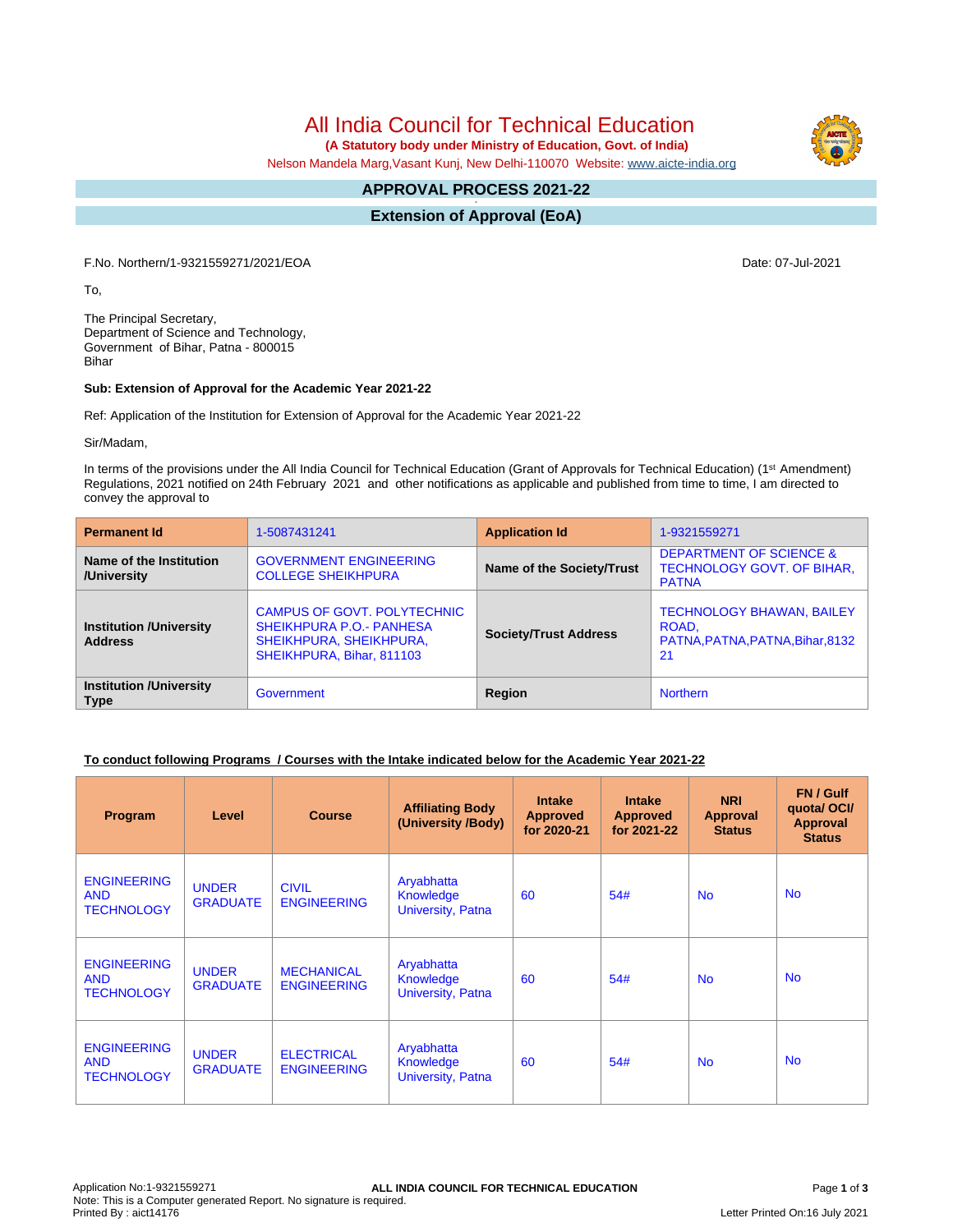| <b>ENGINEERING</b><br><b>AND</b><br><b>TECHNOLOGY</b> | <b>UNDER</b><br><b>GRADUATE</b> | <b>ELECTRONICS</b><br><b>AND</b><br><b>COMMUNICATIO</b><br><b>NS</b><br><b>ENGINEERING</b> | Aryabhatta<br>Knowledge<br>University, Patna | -66 | 54# | <b>No</b> | <b>No</b> |
|-------------------------------------------------------|---------------------------------|--------------------------------------------------------------------------------------------|----------------------------------------------|-----|-----|-----------|-----------|
|-------------------------------------------------------|---------------------------------|--------------------------------------------------------------------------------------------|----------------------------------------------|-----|-----|-----------|-----------|

#Punitive Action against the Institution

#### **It is mandatory to comply with all the essential requirements as given in APH 2021-22 (Appendix 6)**

The Institution/ University is having the following deficiencies as per the online application submitted to AICTE (self-disclosure based) and the same shall be complied within Six Months from the date of issue of this EoA

### **Deficiencies\* Noted (based on Self Disclosure)**

Faculty Deficiency

Institute's Operation from: Permanent Site.

**\***Please refer Deficiency Report for details

# **Important Instructions**

- 1. The State Government/ UT/ Directorate of Technical Education/ Directorate of Medical Education shall ensure that 10% of reservation for Economically Weaker Section (EWS) as per the reservation policy for admission, operational from the Academic year 2019-20 is implemented without affecting the reservation percentages of SC/ ST/ OBC/ General. However, this would not be applicable in the case of Minority Institutions referred to the Clause (1) of Article 30 of Constitution of India. Such Institution shall be permitted to increase in annual permitted strength over a maximum period of two years.
- 2. The Institution offering courses earlier in the Regular Shift, First Shift, Second Shift/Part Time now amalgamated as total intake shall have to fulfil all facilities such as Infrastructure, Faculty and other requirements as per the norms specified in the Approval Process Handbook 2021-22 for the Total Approved Intake. Further, the Institutions Deemed to be Universities/ Institutions having Accreditation/ Autonomy status shall have to maintain the Faculty: Student ratio as specified in the Approval Process Handbook.
- 3. Strict compliance of Anti-Ragging Regulation, Establishment of Committee for SC/ ST, Establishment of Internal Complaint Committee (ICC), Establishment of Online Grievance Redressal Mechanism, Barrier Free Built Environment for disabled and elderly persons, Fire and Safety Certificate should be maintained as per the provisions made in Approval Process Handbook and AICTE Regulation notified from time to time.
- 4. In case of any differences in content in this Computer generated Extension of Approval Letter, the content/information as approved by the Executive Council / General Council as available on the record of AICTE shall be final and binding.

**Prof.Rajive Kumar Member Secretary, AICTE**

Copy \*\* to:

- **1. The Director of Technical Education\*\*, Bihar**
- **2**. **The Registrar\*\*,**

Aryabhatta Knowledge University, Patna

**3. The Principal / Director,**

GOVERNMENT ENGINEERING COLLEGE SHEIKHPURA Campus Of Govt. Polytechnic Sheikhpura P.O.- Panhesa Sheikhpura, Sheikhpura,Sheikhpura, Bihar,811103